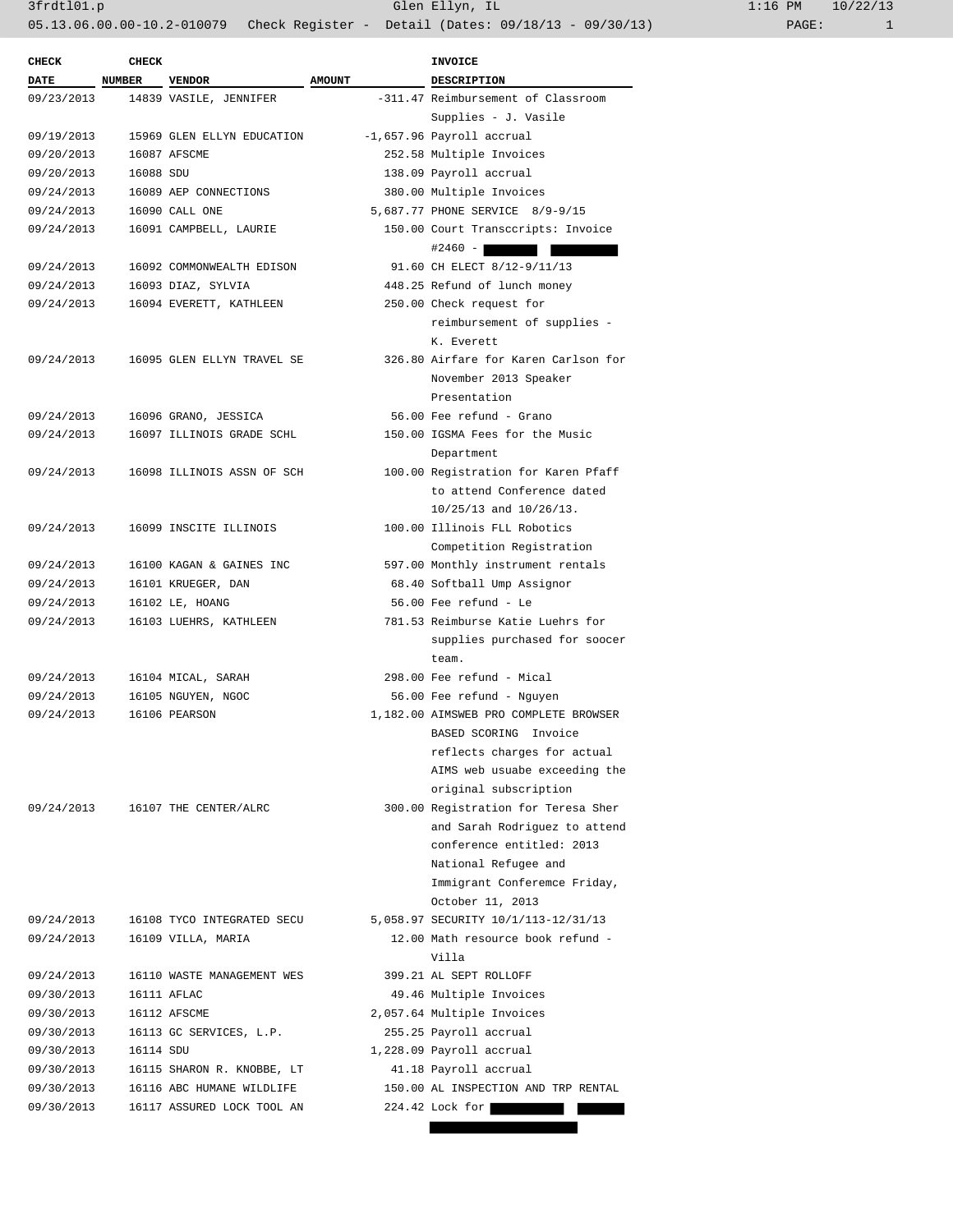| <b>CHECK</b> | <b>CHECK</b>  |                            |               | <b>INVOICE</b>                               |
|--------------|---------------|----------------------------|---------------|----------------------------------------------|
| DATE         | <b>NUMBER</b> | <b>VENDOR</b>              | <b>AMOUNT</b> | <b>DESCRIPTION</b>                           |
|              |               |                            |               |                                              |
|              |               |                            |               |                                              |
| 09/30/2013   | 16118 AT&T    |                            |               | 43.39 9/16-10/15630- Z99-0236                |
|              |               |                            |               | $9/16 - 10/15$                               |
| 09/30/2013   |               | 16119 B & F TECHNICAL CODE |               | 240.00 HD INSPECTIONS                        |
| 09/30/2013   |               | 16124 BMO MASTERCARD       |               | 16,121.91 Multiple Invoices                  |
| 09/30/2013   |               | 16125 BOUND TO STAY BOUND  |               | 86.79 PO 1101200142 ASST TITLES -            |
|              |               |                            |               | FINAL SHIPMENT                               |
| 09/30/2013   |               | 16126 BUIKEMAS ACE HARDWAR |               | 175.00 Multiple Invoices                     |
| 09/30/2013   |               | 16127 C ACITELLI HEATING & |               | 3,476.30 Multiple Invoices                   |
| 09/30/2013   |               | 16128 COONEY, FRANK CO INC |               | 493.40 Chairs for Hadley LMC                 |
|              |               |                            |               | circulation desk                             |
| 09/30/2013   |               | 16129 CORRECT ELECTRIC     |               | 722.50 CH REPLACED LAMPS IN PARKING          |
|              |               |                            |               | LOT                                          |
| 09/30/2013   |               | 16130 CROWTHER ROOF& SHEET |               | 545.00 AL ROOF REPAIR                        |
| 09/30/2013   |               | 16131 DAILY HERALD         |               | 34.00 SUBSCRIPTION 10/5-11/01                |
| 09/30/2013   |               | 16132 DUPAGE SECURITY SOLU |               | 2,175.45 Multiple Invoices                   |
| 09/30/2013   |               | 16133 FGM ARCHITECTS-ENGIN |               | 4,673.48 Multiple Invoices                   |
| 09/30/2013   |               | 16134 FIRM SYSTEMS         |               | 1,729.00 Fingerprints for time period:       |
|              |               |                            |               | 8/20/13                                      |
| 09/30/2013   |               | 16135 FOLLETT LIBRARY RESO |               | 1,026.45 Multiple Invoices                   |
| 09/30/2013   |               | 16136 GIANT STEPS          |               | 13,685.32 October Tuition for                |
|              |               |                            |               | Invoice #041-1013E                           |
| 09/30/2013   |               | 16137 GLENOAKS THERAPEUTIC |               | 2,634.00 Multiple Invoices                   |
| 09/30/2013   |               | 16138 GRAYBAR ELECTRIC CO  |               | 1,318.50 Multiple Invoices                   |
| 09/30/2013   |               | 16139 ICE MOUNTAIN SPRING  |               | 554.10 Multiple Invoices                     |
| 09/30/2013   |               | 16140 ILLINOIS CENTRAL SCH |               | 23,507.15 TRANSPORATION AUGUST               |
| 09/30/2013   |               | 16141 LAKESHORE LEARNING M |               | 253.99 Supplies for N Meer - Speech<br>at BF |
| 09/30/2013   |               | 16142 LEN'S ACE HARDWARE   |               | 323.20 Multiple Invoices                     |
| 09/30/2013   |               | 16143 LRP PUBLICATIONS     |               | 303.50 LRP renewal # MU216662                |
|              |               |                            |               | $10/01/2013 - 09/30/2014$                    |
| 09/30/2013   |               | 16144 MENARDS              |               | 143.95 ASST SUPP                             |
| 09/30/2013   |               | 16145 METRO PROFESSIONAL P |               | 4,354.86 Multiple Invoices                   |
| 09/30/2013   |               | 16146 MONOPRICE COM        |               | 67.48 cables for new hardware in             |
|              |               |                            |               | LMC                                          |
| 09/30/2013   |               | 16147 NATL GEOGRAPHIC SCHL |               | 478.50 National Geographic Magazine          |
|              |               |                            |               | Subscription for 1st Grade.                  |
| 09/30/2013   |               | 16148 OEC BUSINESS INTERIO |               | 8,140.08 Hadley LMC furniture                |
| 09/30/2013   |               | 16151 OFFICE DEPOT         |               | 6,002.09 Multiple Invoices                   |
| 09/30/2013   |               | 16152 OLIVE GROVE LANDSCAP |               | 4,915.00 Multiple Invoices                   |
| 09/30/2013   |               | 16153 PADDOCK ENTERPRISES, |               | 3,900.00 Inspection of bleachers/goals       |
|              |               |                            |               | at Hadley                                    |
| 09/30/2013   |               | 16154 PITNEY BOWES         |               | 1,848.00 POSTAGE MACHINE &                   |
|              |               |                            |               | FOLDER/STUFFER LEASE                         |
| 09/30/2013   |               | 16155 PITNEY BOWES INC     |               | 67.89 TAPE ROLLS                             |
| 09/30/2013   |               | 16156 R & M SPECIALTIES    |               | 412.50 Size small Hadley gym shirts          |
| 09/30/2013   |               | 16158 REALLY GOOD STUFF IN |               | 2,455.30 Multiple Invoices                   |
| 09/30/2013   |               | 16159 ROSCOE CO            |               | 207.54 Multiple Invoices                     |
| 09/30/2013   |               | 16160 SCHOLASTIC INC       |               | $1,622.25$ Math Reads Grade#3 Kit $(1)$      |
|              |               |                            |               | for $CH$ & Grade #1 Kits (2)                 |
|              |               |                            |               | for FG                                       |
| 09/30/2013   |               | 16161 SCHOLASTIC MAGAZINES |               | 852.95 Multiple Invoices                     |
| 09/30/2013   |               | 16166 SCHOOL SPECIALTY     |               | 6,882.17 Multiple Invoices                   |
| 09/30/2013   |               | 16167 SKYWARD INC          |               | 2,900.00 PO 0001200337 SKYWARD               |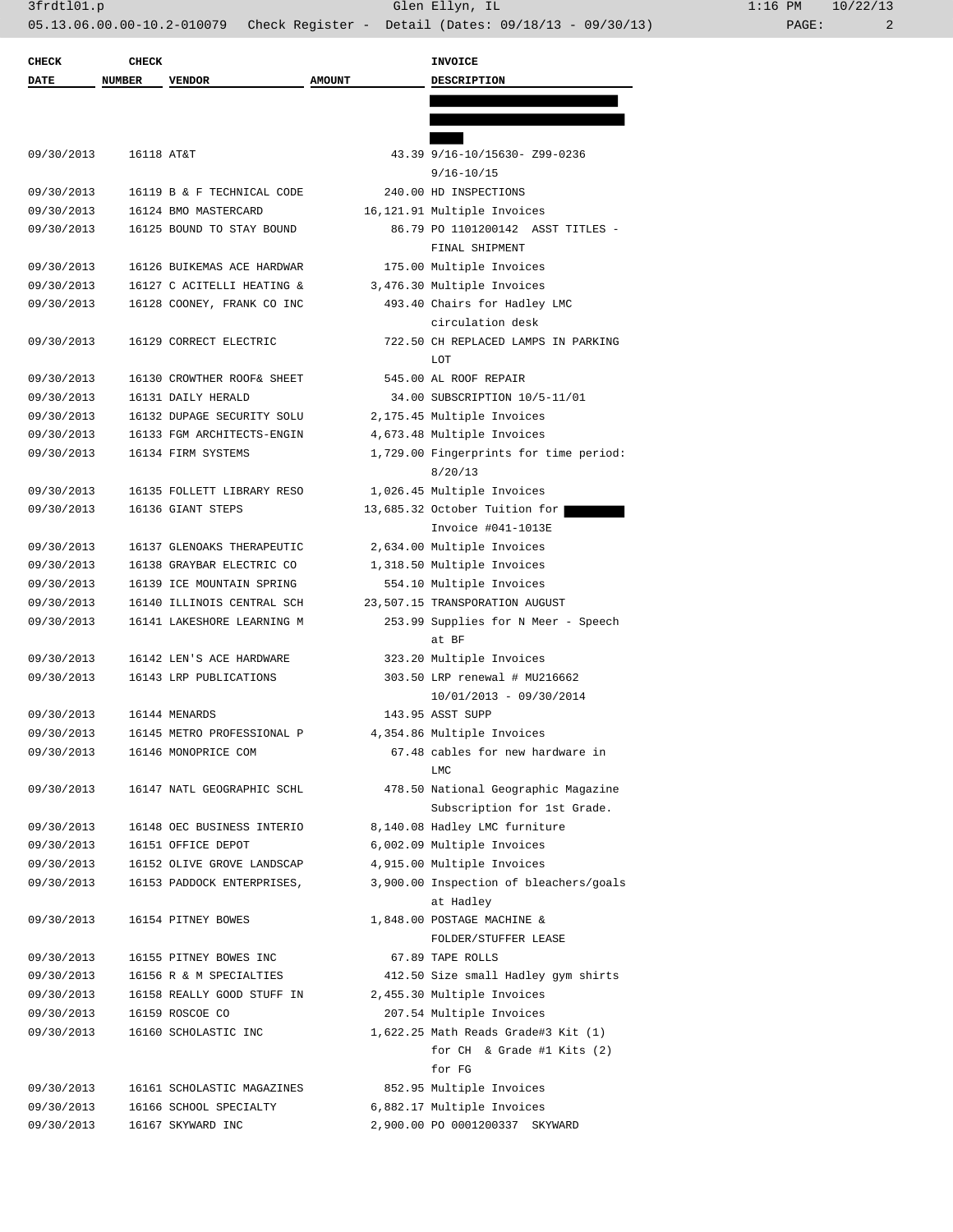| $1:16$ PM |       | 10/22/13 |
|-----------|-------|----------|
|           | PAGE: | 3        |

| <b>CHECK</b>                 | <b>CHECK</b>  |                                           |               | <b>INVOICE</b>                         |
|------------------------------|---------------|-------------------------------------------|---------------|----------------------------------------|
| <b>DATE</b>                  | <b>NUMBER</b> | <b>VENDOR</b>                             | <b>AMOUNT</b> | DESCRIPTION                            |
|                              |               |                                           |               | BOOKKEEPER TRNG 7/30 & 31              |
| 09/30/2013                   |               | 16168 SOUND INC                           |               | 285.00 CH SERV CALL                    |
| 09/30/2013                   |               | 16169 SOUTH SIDE CONTROL S                |               | 26.96 FITTINGS, REPAIR PARTS           |
| 09/30/2013                   |               | 16171 STAPLES ADVANTAGE                   |               | 1,494.13 Multiple Invoices             |
| 09/30/2013                   |               | 16172 SUPER DUPER SCHOOL C                |               | 257.00 Supplies - Protocols for        |
|                              |               |                                           |               | Speech ALL SCHOOLS                     |
| 09/30/2013                   |               | 16173 TCB MANUFACTURING                   |               | 617.27 Cafeteria small equipment for   |
|                              |               |                                           |               | Churchill                              |
| 09/30/2013                   | 16174 TCI     |                                           |               | 195.00 TCI (HADLEY NEEDS 2013/2014)    |
|                              |               |                                           |               | Order#2                                |
| 09/30/2013                   |               | 16175 THE UPSIDE DOWN ORGA                |               | 3,000.00 August 19, 2013 Institute Day |
|                              |               |                                           |               | - Full day of training ("The           |
|                              |               |                                           |               | New IQ" and "Change Your               |
|                              |               |                                           |               | Language, Change their                 |
|                              |               |                                           |               | Lives.") presented by Shauna           |
|                              |               |                                           |               | King - The Upside Down                 |
|                              |               |                                           |               | Organization, 6802 McClean             |
|                              |               |                                           |               | Blvd., Baltimore, MD 21234             |
| 09/30/2013                   |               | 16176 UNITED ANALYTICAL SE                |               | 985.00 Environmental air testing at    |
|                              |               |                                           |               | Abraham Lincoln Portable               |
|                              |               |                                           |               | classroom 1&2                          |
| 09/30/2013                   |               | 16177 UNITED RADIO COMMUNI                |               | 2,857.00 Multiple Invoices             |
| 09/30/2013                   |               | 16178 VASILE, JENNIFER                    |               | 311.47 REPLACEMENT CHECK TO            |
|                              |               |                                           |               | REIMBURSE FOR SUPP                     |
| 09/30/2013                   |               | 16179 VILLA PARK ELECTRIC                 | 315.00 LAMPS  |                                        |
| 09/30/2013                   |               | 16181 VORTEX COMMERCIAL FL                |               | 69,023.02 Multiple Invoices            |
| 09/30/2013                   |               | 16200 AFSCME                              |               | 82.37 Multiple Invoices                |
|                              |               | 09/13/2013 201300153 ILL MUNICIPAL RETIRE |               | 61,404.62 Multiple Invoices            |
|                              |               | 09/13/2013 201300160 ILLINOIS DEPT OF REV |               | 274.63 Multiple Invoices               |
|                              |               | 09/13/2013 201300161 INTERNAL REV SERVICE |               | 2,517.54 Multiple Invoices             |
| 09/13/2013 201300168 T H I S |               |                                           |               | -64.92 Multiple Invoices               |
|                              |               | 09/13/2013 201300169 TEACHERS RETIREMENT  |               | -383.42 Multiple Invoices              |
|                              |               | 09/13/2013 201300183 CERIDIAN BENEFITS SV |               | 131.58 Payroll accrual                 |
|                              |               | 09/13/2013 201300189 CPI QUALIFIED PLAN C |               | -237.37 Multiple Invoices              |
|                              |               | 09/13/2013 201300221 INTERNAL REV SERVICE |               | 187,210.87 Multiple Invoices           |
|                              |               | 09/23/2013 201300222 UNUM LIFE INSURANCE  |               | 2,513.96 LTD policy Billing            |
|                              |               |                                           |               | #0292605-001 1                         |
|                              |               | 09/30/2013 201300225 CERIDIAN BENEFITS SV |               | 4,534.77 Multiple Invoices             |
|                              |               | 09/30/2013 201300226 CERIDIAN FLEX FEE    |               | 1,088.62 Payroll accrual               |
|                              |               | 09/13/2013 201300228 ILLINOIS DEPT OF REV |               | 48,956.86 Multiple Invoices            |
| 09/30/2013 201300230 T H I S |               |                                           |               | 16,552.85 Multiple Invoices            |
|                              |               | 09/30/2013 201300231 TEACHERS RETIREMENT  |               | 97,260.27 Multiple Invoices            |
|                              |               | 09/30/2013 201300232 CPI QUALIFIED PLAN C |               | 34,442.01 Multiple Invoices            |
|                              |               | 09/30/2013 201300250 ILLINOIS DEPT OF REV |               | -82.01 Multiple Invoices               |
|                              |               | 09/30/2013 201300251 INTERNAL REV SERVICE |               | -220.98 Multiple Invoices              |
|                              |               | 09/30/2013 201300251 INTERNAL REV SERVICE |               | -24.25 Payroll accrual                 |
|                              |               | 09/30/2013 201300253 TEACHERS RETIREMENT  |               | -236.60 Multiple Invoices              |
|                              |               | 09/30/2013 201300254 ILL MUNICIPAL RETIRE |               | 1,897.60 Multiple Invoices             |
| 09/30/2013 201300260 T H I S |               |                                           |               | -4.16 Multiple Invoices                |
|                              |               | 09/30/2013 201300262 CERIDIAN BENEFITS SV |               | 200.00 Multiple Invoices               |
|                              |               | 09/30/2013 201300266 CPI QUALIFIED PLAN C |               | 362.63 Payroll accrual                 |
|                              |               |                                           |               |                                        |

Totals for checks 675,894.12